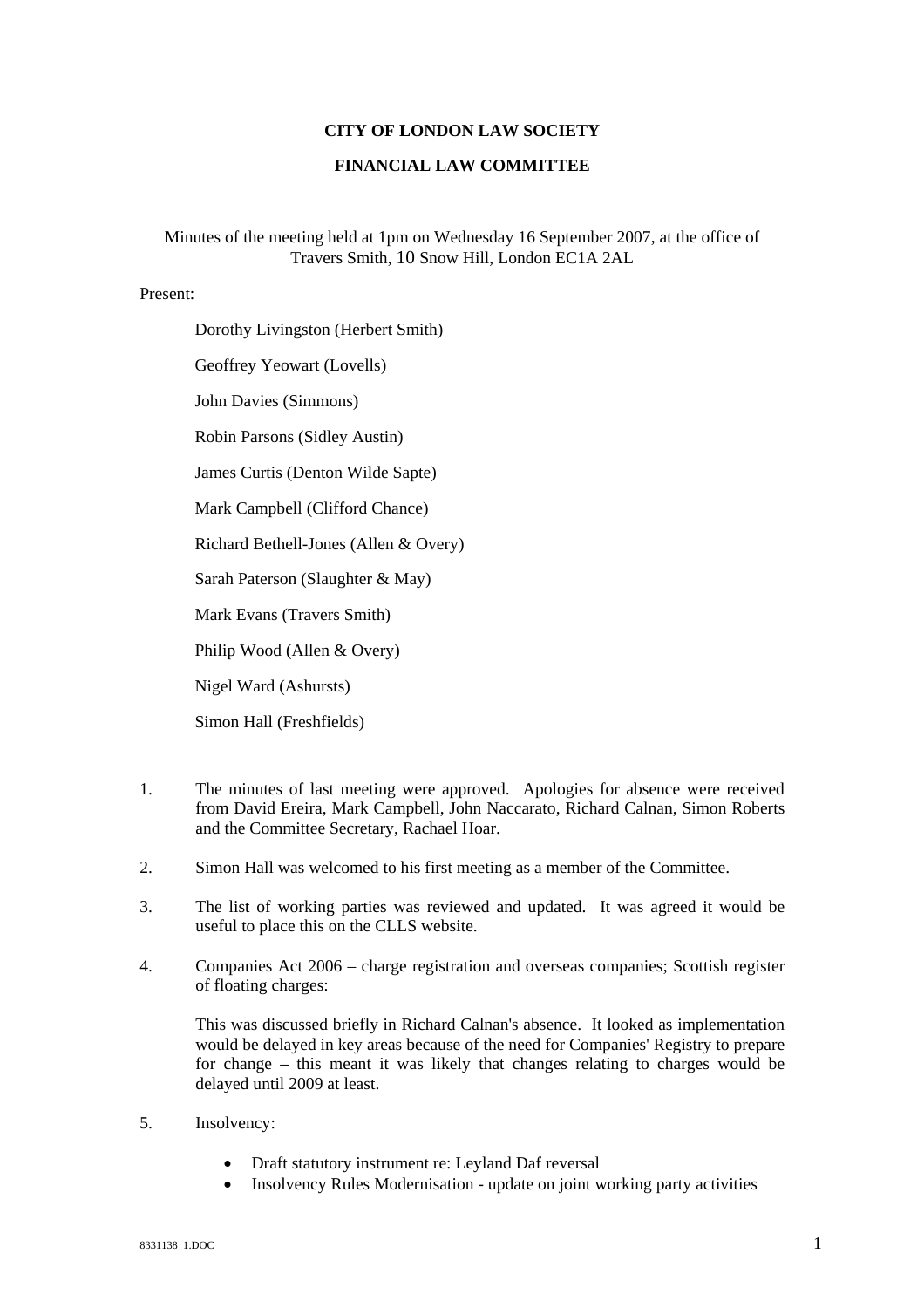• Administration – Insolvency Act Questionnaire

Geoffrey Yeowart provided an update on each of the above topics. Except on Leyland Daf, we worked jointly with the Insolvency Law Committee. The Leyland Daf proposals had come out as well as could be expected, although they still seemed to run counter to the claimed purpose of an administration to rescue the company. The Insolvency Rules submission was due in October [see CLLS Website for Paper dated 19<sup>th</sup> October].

• Re-organisation and winding up of credit institutions – review of EC directive 2001/24, consultation document of May 2007

Dorothy Livingston reported that a working party was considering this jointly with the Insolvency Law Committee.

6. Covered Bonds Consultation

Robin Parsons explained that work was well advanced on a response, which would be circulated for consideration before submission [see CLLS Website for Paper dated  $17<sup>th</sup>$  October 2007].

7. Proposal to implement the United Nations Convention on Sale of Goods (the Vienna Sales Convention) – scope of application; FMLC concerned re: carve out in Article 2(d) (DL)

DL explained that "goods" for the purposes of the Convention was thought to possibly include services and choses in action. There was no relevant carve out available which went further than that in Article 2(d): which applied to stocks, shares, investment securities, negotiable instruments or money. This could cause uncertainty for more modern financial products including derivatives. However, Article 6 allowed an express exclusion or derogation (save as to requirements of writing in States which had made a declaration under Article 96) and contracts could be adapted to take account of this. It was noted that a very large number of countries had acceded to the Convention without apparent difficulties.

8. UNIDROIT Project on Investment Securities – further draft convention published on 09.08.07 - and UNCITRAL Draft Legislative Guide to Secured Transactions

Mark Evans provided an update. The situation was not ideal, but the text was improving. There might be some useful guidance on the meaning of "control" which could help in achieving clarity in the meaning of the word in the Financial Collateral Directive, which was under review.

9. Trustee Exemption Clauses – the Standards Board had declined to change the wording in the guidance to Rule 2.7 of the Solicitor's Code of Conduct, but had observed that it did not raise any obligations beyond those in the rule itself, which applied to limitation of liability as between solicitor and client. So far as Guidance  $\frac{1}{2}$  $\frac{1}{2}$  $\frac{1}{2}$  paragraph 66<sup>1</sup> is concerned, where a solicitor drafts a limitation of liability in favour

 $\overline{a}$ 

<span id="page-1-0"></span> $1$  66. Where you are preparing a trust instrument for a client and that instrument includes a term or terms which has or have the effect of excluding or limiting liability in negligence for a prospective trustee, you should take reasonable steps before the trust is created to ensure that your client is aware of the meaning and effect of the clause. Extra care will be needed if you are, or anyone in or associated with, your firm is, or is likely later to become, a paid trustee of the trust.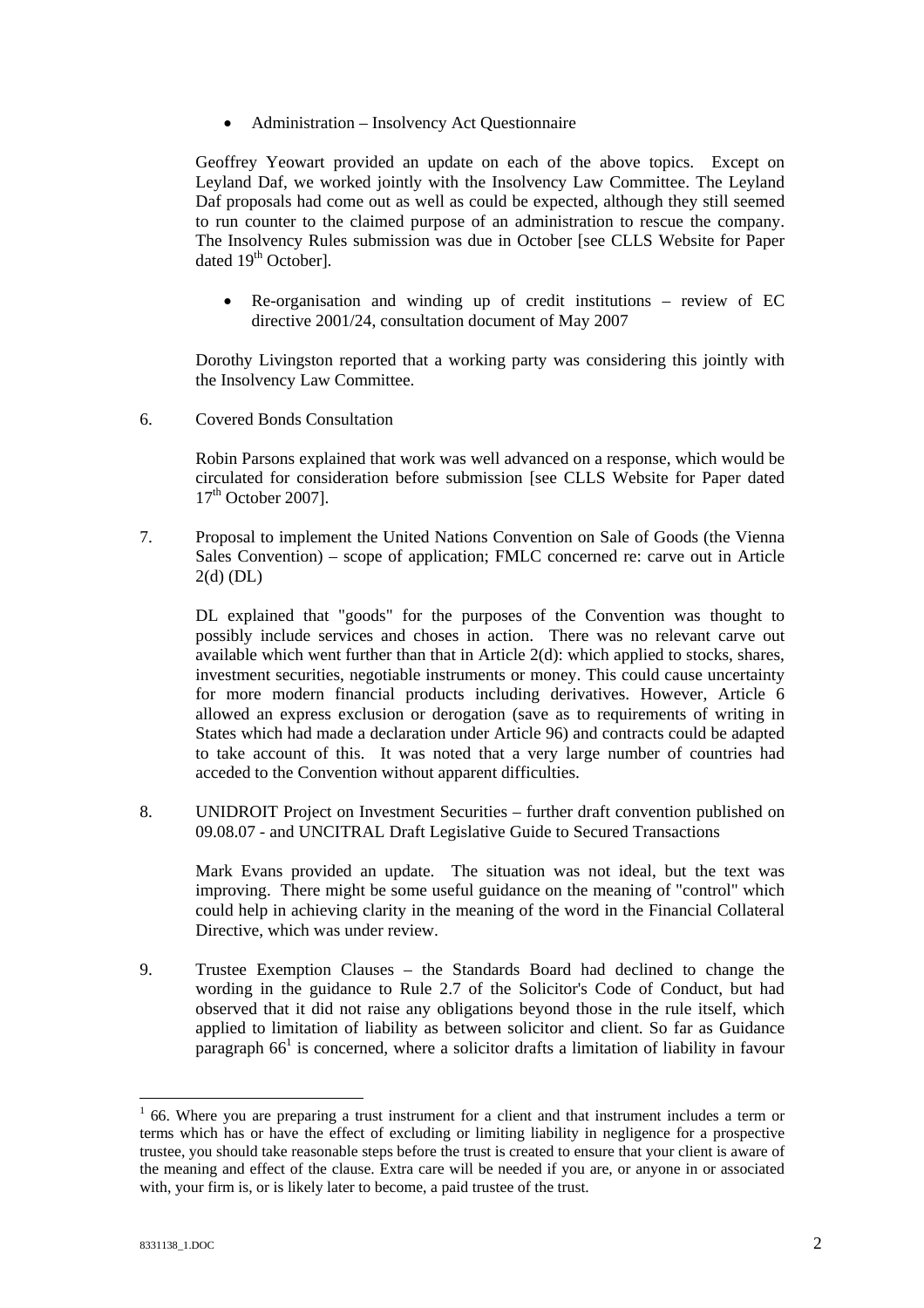of another party (eg a commercial trustee company which was not associated with the drafting solicitor and not a client of that solicitor), the view of the Standards Board appears to be that the guidance would not apply, although it would apply if the solicitor preparing the trust deed were to be the proposed trustee, as may occur in private client work. Firms will have to take their own view on this matter. [Since this meeting, further representations seeking greater clarity have fallen on stony ground].

10. European Contract law reform – update on proposal for a Common Frame of Reference

Dorothy Livingston reported that the academic experts report was expected at the end of the year and also something on the consumer acquis. Policy, except in the consumer area, was that the project was to assist in the drafting of European Union legislation, but it was possible that it would be taken further. The City Corporation and the FMLC were also following this closely.

- 11. Hague Conference on Private International law: feasibility Study on the Choice of Law in International Contracts: Dorothy Livingston reported that work on a submission to the UK Government suggesting that Rome 1 was sufficient in this area for the EU and that another Convention on this topic would not be best use of Hague resources was well advanced. That sentiment was echoed. [See paper of 21<sup>st</sup> September 2007 on CLLS website].
- 12. Rome I Negotiations on this remained hotly contested, particularly with regard to whether a mandatory rule was to be introduced in relation to assignments based on the habitual residence of the assignor. It was thought this was not the right rule for most assignments, but was favoured by the factoring industry. English interpretation of the Rome Convention had concluded that the law of underlying debt/obligation was more appropriate. A final text was expected by the end of the year and the UK would then consider whether to opt in.
- 13. Rome II the Regulation will apply from 11 January 2009 to define the law applicable in relation to tort/delict. This was a new set of rules, not replacing an existing Convention.
- 14. Brussels Regulation the report of academic experts was due very shortly: this would consider the problems that had arisen for the jurisprudence of the ECJ – the "court first seized" rule demonstrably encourage forum shopping which could prevent the parties choice of court being able to exercise its jurisdiction and force an unwilling

It would be prudent to ensure both that:

(b) that evidence is retained for as long as the trust exists and for a suitable period afterwards.

 <sup>67.</sup> Where you or another person in, or associated with, your firm is considering acting as a paid trustee you should not cause to be included a clause in a trust instrument which has the effect of excluding or limiting liability for negligence without taking reasonable steps before the trust is created to ensure that the settlor is aware of the meaning and effect of the clause.

<sup>(</sup>a) there is evidence that you have taken the appropriate steps; and

<sup>68.</sup> Subrule 2.07 is subject to the position in law. The points which follow should be noted. The Solicitors Regulation Authority is entitled to expect you to undertake your own research and/or take appropriate advice as to the general law in this area. Relying upon this guidance alone may not be sufficient to ensure compliance with the law.

<sup>(</sup>a) Liability for fraud or reckless disregard of professional obligations cannot be limited.

<sup>(</sup>b) Existing legal restraints cannot be overridden. In particular, the courts will not enforce in your favour an unfair agreement with your client... {continued}